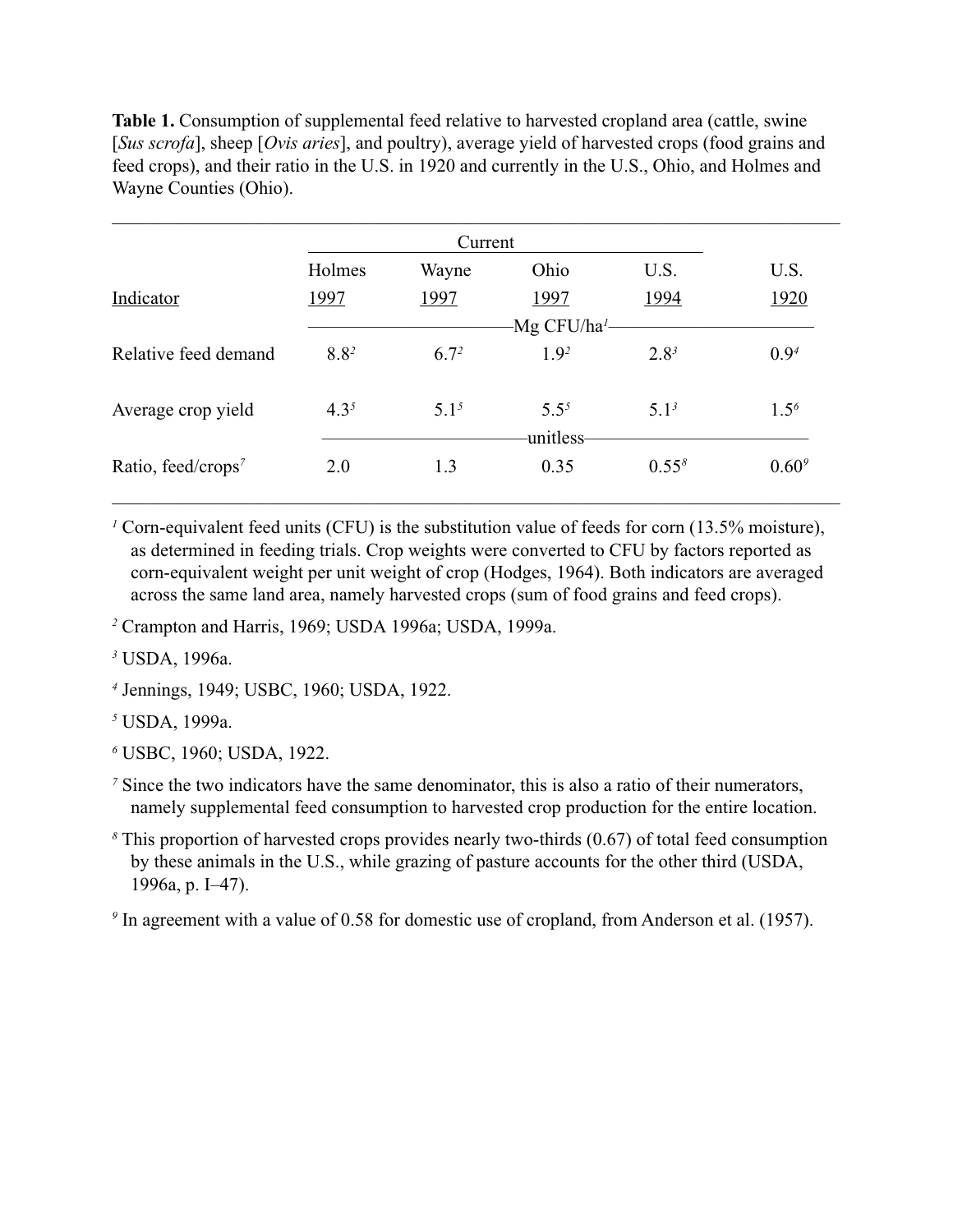**Table 2.** Calculation of the proportion of cropland area devoted to supplemental feed for work and replacement stock in current Holmes County and in the U.S. during 1920 and now, the latter time conceivably including the 1920 national horse and mule population on farms.

|                                                           | U.S.            | Holmes            | U.S. 1994 with  |
|-----------------------------------------------------------|-----------------|-------------------|-----------------|
|                                                           | 1920            | Co. 1997          | 1920 stock      |
| Number of horses $&$ mules<br>per 100 ha of cropland      | 15 <sup>1</sup> | $38^{2}$          | 16 <sup>3</sup> |
| Crop productivity (Mg CFU ha <sup>-1</sup> ) <sup>4</sup> | 1.5             | 4.3               | 5.1             |
| Proportion of cropland for<br>horse and mule feed         | $0.22^{5}$      | 0.19 <sup>6</sup> | $0.07^{7}$      |

\_\_\_\_\_\_\_\_\_\_\_\_\_\_\_\_\_\_\_\_\_\_\_\_\_\_\_\_\_\_\_\_\_\_\_\_\_\_\_\_\_\_\_\_\_\_\_\_\_\_\_\_\_\_\_\_\_\_\_\_\_\_\_\_\_\_

*1* Anderson et al., 1957.

*2* Craumer, 1977; USDA, 1999a.

*3* USDA, 1999b.

*4* Table 1, corn-equivalent feed units per ha of harvested cropland.

*5* Anderson et al., 1957.

*6* (0.22)(38/15)(1.5/4.3).

 $7(0.22)(16/15)(1.5/5.1).$